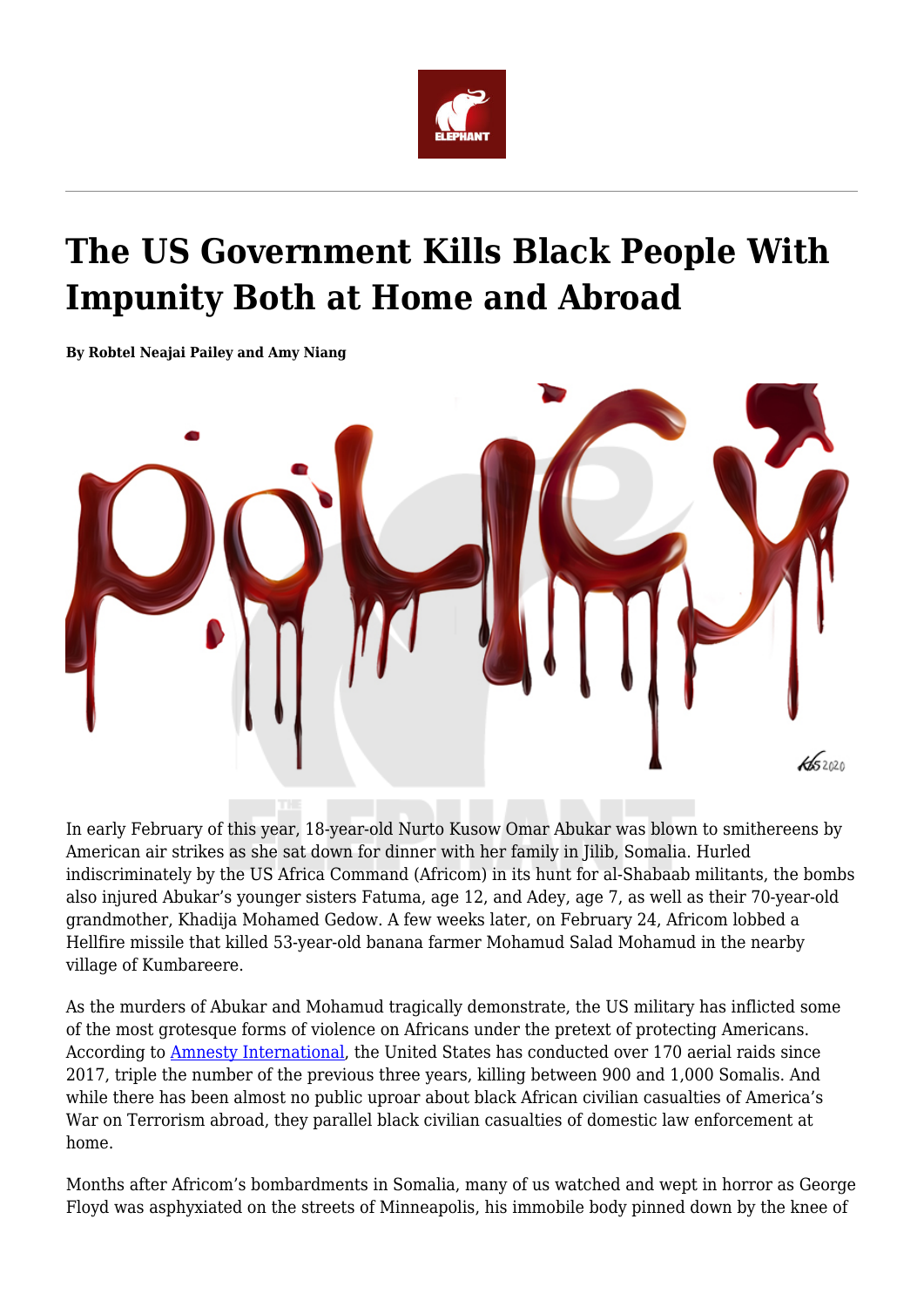a white police officer. The irony that Floyd's demise occurred on Africa Day, May 25, which commemorates the founding of the Organization of African Unity, was not lost on those of us who see the continuities of anti-black racism on both sides of the Atlantic.

In the fate of Abukar, Mohamud, and Floyd lies a glaring connection: While US militarisation in Africa frames the black body as an "enemy without," American policing deems the black body an "enemy within."

We can't breathe.

As with the deadly shelling of Somalia, American "shadow wars" in Africa are fought covertly and violate international law. The highly secretive and advanced nature of these military operations—which rely on artificial intelligence, drones, and surveillance technology—renders them invisible to American citizens. Yet they persist. Day after day, year after year.

The "security needs" of the United States make manifest a desire to control territories far away, to exploit and extract their resources, and to subdue their people; the "security needs" of white America make manifest a desire to police black bodies into submission, to push them to the fringes, and in many cases to annihilate them.

In both instances, the rhetoric of "keeping America safe" is a vision that regards racialised bodies as threats to be eliminated. According to this white supremacist line of reasoning, the black body is not only dangerous but also disposable. It must be shackled and suffocated, caged and contained, burned and bludgeoned. Police brutality in America and US militarization in Africa operate under similar logics.

America's military parades around Africa like a peacock brandishing its plumes. Since Africom commenced in 2008 with active combat missions in over a dozen African countries—including Ethiopia, Kenya, and Uganda—it has "conducted more than 1,500 air attacks, commando raids, and other ground missions in Libya and Somalia alone," [according to](https://bit.ly/3f4ZonD) *[The Intercept](https://bit.ly/3f4ZonD)*. Indeed, the United States has pelted Libya with at least 776 strikes since 2011, many during the first round of assaults unleashed by NATO and the Obama administration in "support" of the rebels who executed Moammar El-Gadhafi.

The rhetoric of "keeping America safe" is a vision that regards racialised bodies as threats to be eliminated

We Africans are all too familiar with this outward expression of American aggression and its structural dismissal of black life—from the use of machine guns and tanks to drones and rocketpropelled grenades. Now, according to the American Civil Liberties Union, much of this [wartime](https://www.aclu.org/issues/criminal-law-reform/reforming-police/war-comes-home?redirect=war-comes-home-excessive-militarization-american-policing) [weaponry](https://www.aclu.org/issues/criminal-law-reform/reforming-police/war-comes-home?redirect=war-comes-home-excessive-militarization-american-policing) has been transported as excess equipment to police departments across the United States in a covert move to militarize law enforcement.

And so when active duty troops were deployed in the District of Columbia to squash protests prompted by Floyd's death, we were not surprised. While a group of 89 former American defense officials [declared](https://wapo.st/30jkfzl) that "the military must never be used to violate constitutional rights," the human rights of Africans are flouted regularly by the United States' militarized foreign policy. Since 9/11, in fact, the US military has used a range of systems and strategies—from operating drone launching pads in Niger and airfields in Kenya and Djibouti to running training exercises meant to beef up the repressive capacity of affiliate governments—to expand its [footprint](https://theintercept.com/drone-papers/target-africa/) in the continent.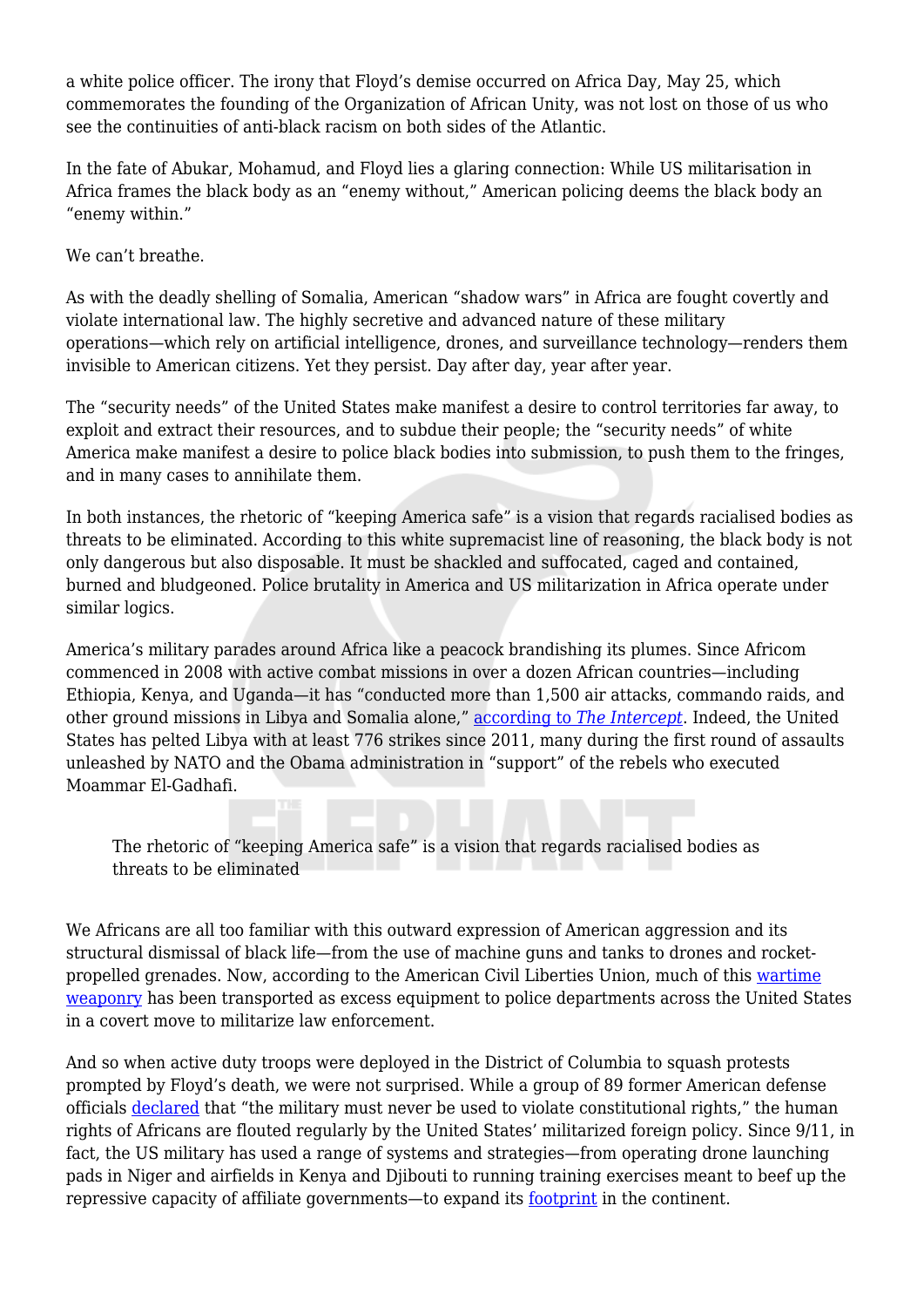According to this white supremacist line of reasoning, the black body is not only dangerous but also disposable. It must be shackled and suffocated, caged and contained, burned and bludgeoned. Police brutality in America and US militarization in Africa operate under similar logics.

Yet, even though African Union Commission chairperson Moussa Faki Mahamat aptly [denounced](https://au.int/en/pressreleases/20200529/statement-chairperson-following-murder-george-floyd-usa) racialized police violence in the United States, there hasn't been a similarly forceful condemnation of the militarization of American engagement in Africa. In fact, some African leaders have even been the greatest threats to black life in the continent. Just these last months, under the guise of enforcing Covid-19 lockdowns, police and military have killed innocent citizens of Liberia, Kenya, Nigeria, Rwanda, South Africa, and Uganda.

These acts of cruelty follow a long history of anti-black violence. Euro-American whites in particular have weaponized state-sanctioned hostility against people of black African descent for as long, it seems, as the earth has titled on its axis. Myriad examples stain our histories with blood: from the torture and execution of Mau Mau revolutionaries in 1950s Kenya by British colonizers to the assassination in 1961 of Congolese independence leader Patrice Lumumba with the aid of Belgian and American collusion; from the 1999 shooting of unarmed Guinean national Amadou Diallo by four white officers on his New York doorstep to the scorching to death of Sierra Leonean Oury Jalloh while in German police custody in 2005; from the 2016 murder of Malian Adama Traoré by French law enforcement to the 2018 gunning down of Afro-Brazilian feminist activist and politician Marielle Franco in Rio de Janeiro by the "Crime Bureau."

Indeed, anti-black brutality is a global affliction, and it's not just confined to the four corners of the United States. The forces of racism have been kneeling on the necks of black people in Africa, Asia, Australia, Europe, and Latin America for centuries.

The righteous rage exhibited by Africans on the streets of Lagos, Lusaka, Monrovia, Nairobi, and Tripoli in solidarity with their brothers and sisters in D.C., Chicago, Minneapolis, Los Angeles, and New York has been powerful to witness. But this must not remain a unidirectional show of support. When innocent African lives are snuffed out as a result of America's War on Terrorism in the Sahel, the Horn of Africa, and the Gulf of Guinea, we must also rise up.

We Africans are all too familiar with this outward expression of American aggression and its structural dismissal of black life—from the use of machine guns and tanks to drones and rocket-propelled grenades.

Although the [Movement for Black Lives](https://m4bl.org/week-of-action/) (#BlackLivesMatter) has rightly [demanded](https://blacklivesmatter.com/defundthepolice/) the divestment and defunding of American police forces, and ["a cut in military expenditures,](https://m4bl.org/policy-platforms/invest-divest/)" added to this appeal should be the complete demilitarization of the US presence in Africa and formal investigations into atrocities already committed.

This moment is an important inflection point for global black solidarity, for a return to the [black](https://www.ozy.com/true-and-stories/when-black-power-went-global/69483/?utm_term=OZY&utm_source=Sailthru&utm_medium=email&utm_campaign=PDB%20%282020-06-07%2019:06:38%29&utm_content=Final) [internationalism](https://www.ozy.com/true-and-stories/when-black-power-went-global/69483/?utm_term=OZY&utm_source=Sailthru&utm_medium=email&utm_campaign=PDB%20%282020-06-07%2019:06:38%29&utm_content=Final) of a bygone era, which clearly defined the [continuities](https://au.int/sites/default/files/decisions/9514-1964_ahg_res_1-24_i_e.pdf) between civil rights struggles in America and demands for decolonization in Africa.

While condemning modern-day lynchings in the so-called "land of the free," we must also denounce America's militarized massacres abroad. The murders of George Floyd, Nurto Kusow Omar Abukar, and Mohamud Salad Mohamud must remind us again and again that black lives will never truly matter in the United States unless they also matter in Africa and its diasporas.